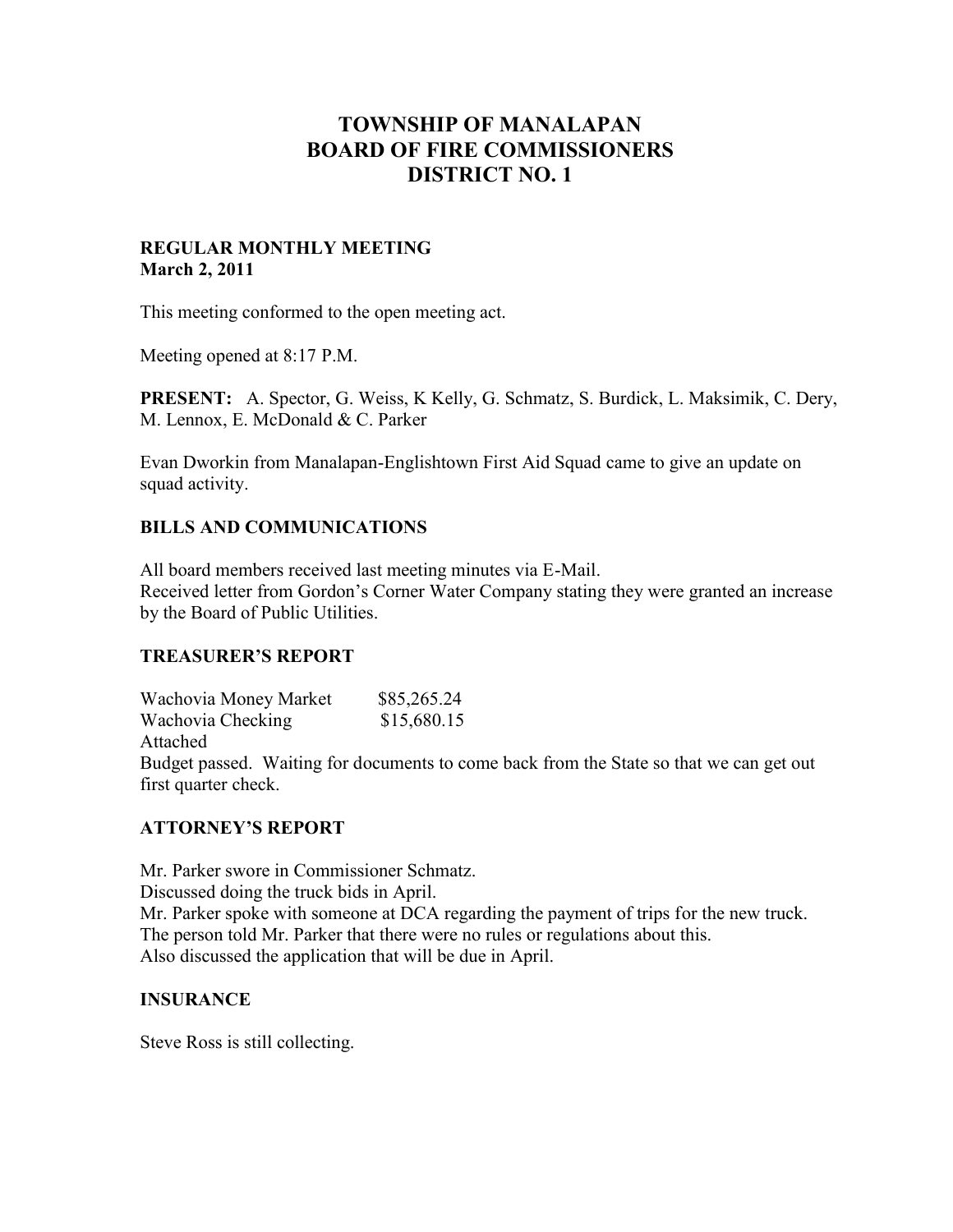# **EQUIPMENT REPORT**

Everything has been received except for the 3 Chiefs markers for the packs. Discussed having the scott packs tested. They will take a few packs each week to be tested.

# **RADIO REPORT**

Everything is working. Replaced all wireless base stations and headsets. Wire in 26-1-80 needs to be repaired.

# **CHIEF'S REPORT**

50 calls for the month of February.

# **TRUCK REPORT**

26-1-73 – pump shift repaired

26-1-80 – has electrical issues, may have a bad multiplex system. If so, would have to go to next version up, since they do not make it any longer. Leak in pto for generator when the generator is on. Front seal on order.

# **ASSOCIATION REPORT**

The building is finally starting to move. Footing should be finished this week and a possible pour on Friday. Tentative date for building delivery is March 23<sup>rd</sup>. Commissioner Schmatz and Chief Burdick have be added to all correspondence and meetings. The shed will have to be moved.

# **TRUSTEES' REPORT**

No report.

# **OLD BUSINESS**

See attached.

#### **NEW BUSINESS**

Commissioner Kelly made a motion to pay all vouchers; this was seconded by Commissioner Schmatz. All voted aye.

Commissioner Schmatz made a motion not to exceed \$3,500 to have the air pack bottles tested; this was seconded by Commissioner Spector. All voted aye.